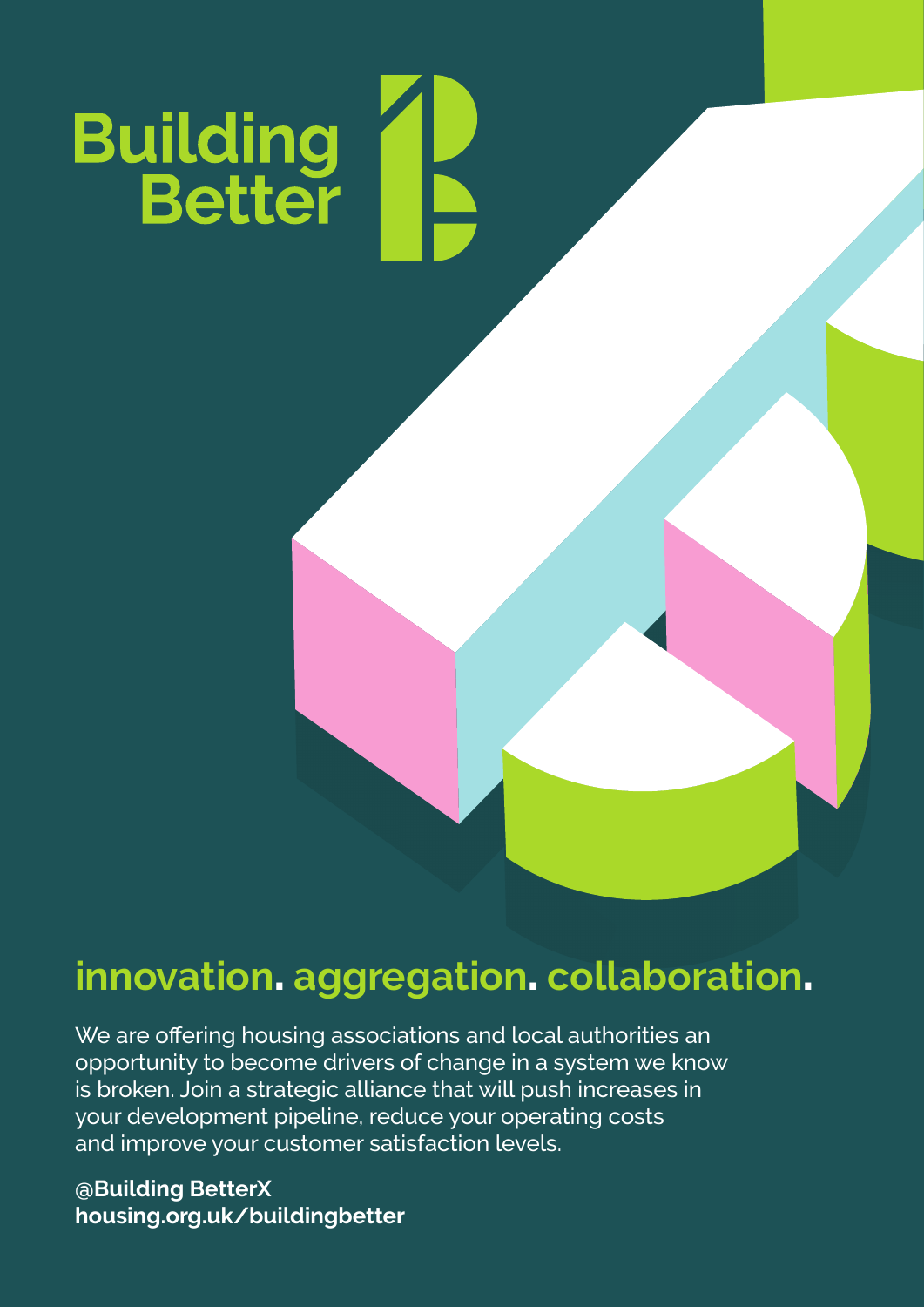## **What is Building Better?**

Building Better, backed by the National Housing Federation, is an alliance of 29 housing associations and local authorities working together to increase the use of modern methods of construction (MMC) in the social housing sector.

Set up in 2018 as part of the National Housing Federation's Greenhouse innovation programme, Building Better aggregates demand from its members so they can procure high quality, sustainable, offsite homes, at the right price, confident in the fact that these homes will meet their customers' needs.

## **Why do housing providers join Building Better?**

### **High quality homes**

Building Better collaborates with members and manufacturers, improving offsite solutions in response to feedback and data. This ongoing engagement enhances the performance of offsite homes, improving fire safety, energy efficiency, downstream maintenance and customer satisfaction, all helping to bring rental income earlier.

### **Aggregated demand**

Building Better combines the pipeline of its members, increasing their collective negotiation power, bringing costs down and providing certainty to manufacturers so they can invest in longer term partnerships.

#### **Collective resources**

Building Better members pay once for procurement, due diligence, legal and strategic advice. They get support from the Building Better network, helping them to overcome challenges around board level buy-in, contracts and loan securitisation. Pooling resources, learning and data reduces barriers to entry and can drive rewards in the future, for example proactive asset management based on trends across performance.

#### **Smart standardisation**

Building Better believes that greater standardisation will improve quality and reduce costs across the design, procurement and delivery of MMC homes. Through this standardised approach, Building Better is helping social housing providers to tackle the construction skills crisis and reduce downstream maintenance costs.

 $\mathcal{P}$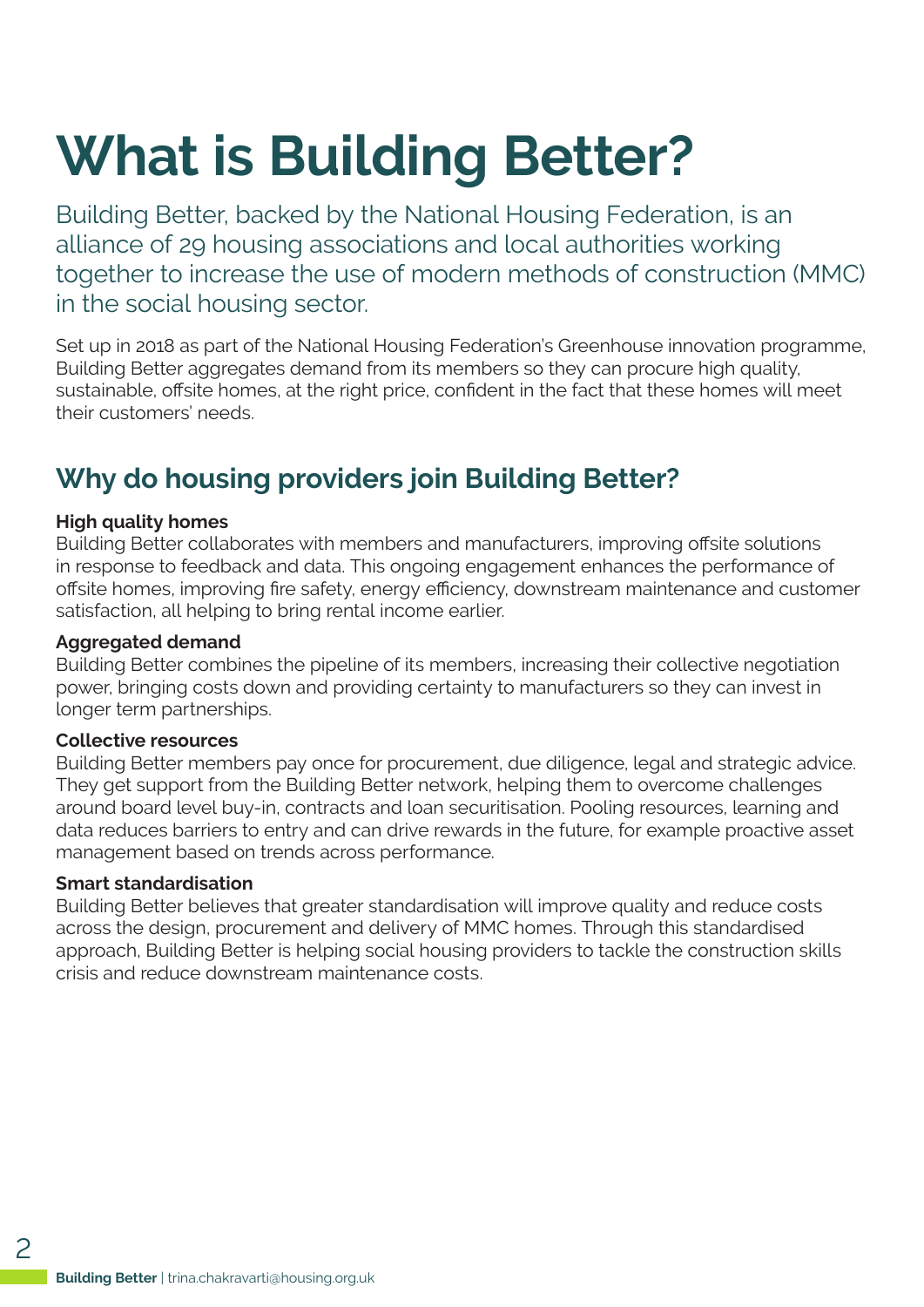## **Financial support**

## **for £5k membership of Building Better you will gain**

|                                                                                                                        | $\mathsf{2}$                                                                                                                          | 3                                                                                                                                     |                                                      |
|------------------------------------------------------------------------------------------------------------------------|---------------------------------------------------------------------------------------------------------------------------------------|---------------------------------------------------------------------------------------------------------------------------------------|------------------------------------------------------|
|                                                                                                                        |                                                                                                                                       | 自                                                                                                                                     |                                                      |
| <b>A focused MMC</b><br>strategy that is<br>collective and<br>pre-formed in<br>response<br>to funding<br>opportunities | The opportunity<br>to develop<br>homes that are<br>qualitatively and<br>quantitatively<br>better than you<br>may otherwise<br>procure | <b>Access to R&amp;D</b><br>findings and<br>insight from the<br>operation of the<br>framework and<br>other BB activities<br>including | <b>Transparency</b><br>over your MMC<br>supply chain |

## **How this fits with your business strategy**

### **Increasing delivery**

Our target is to **complete homes 50% faster than traditional build.**

**Reducing operating cost** 

We **aim to have zero defects in our homes** and know that this will be an iterative process. Version 1 of our homes will set the standard by a 50% reduction in defects compared with traditionally built homes.

### **Improving customer satisfaction levels**

Fewer defects and repairs will mean there is **more money to spend on the things that bring additional value** and make the experience of living in our homes better.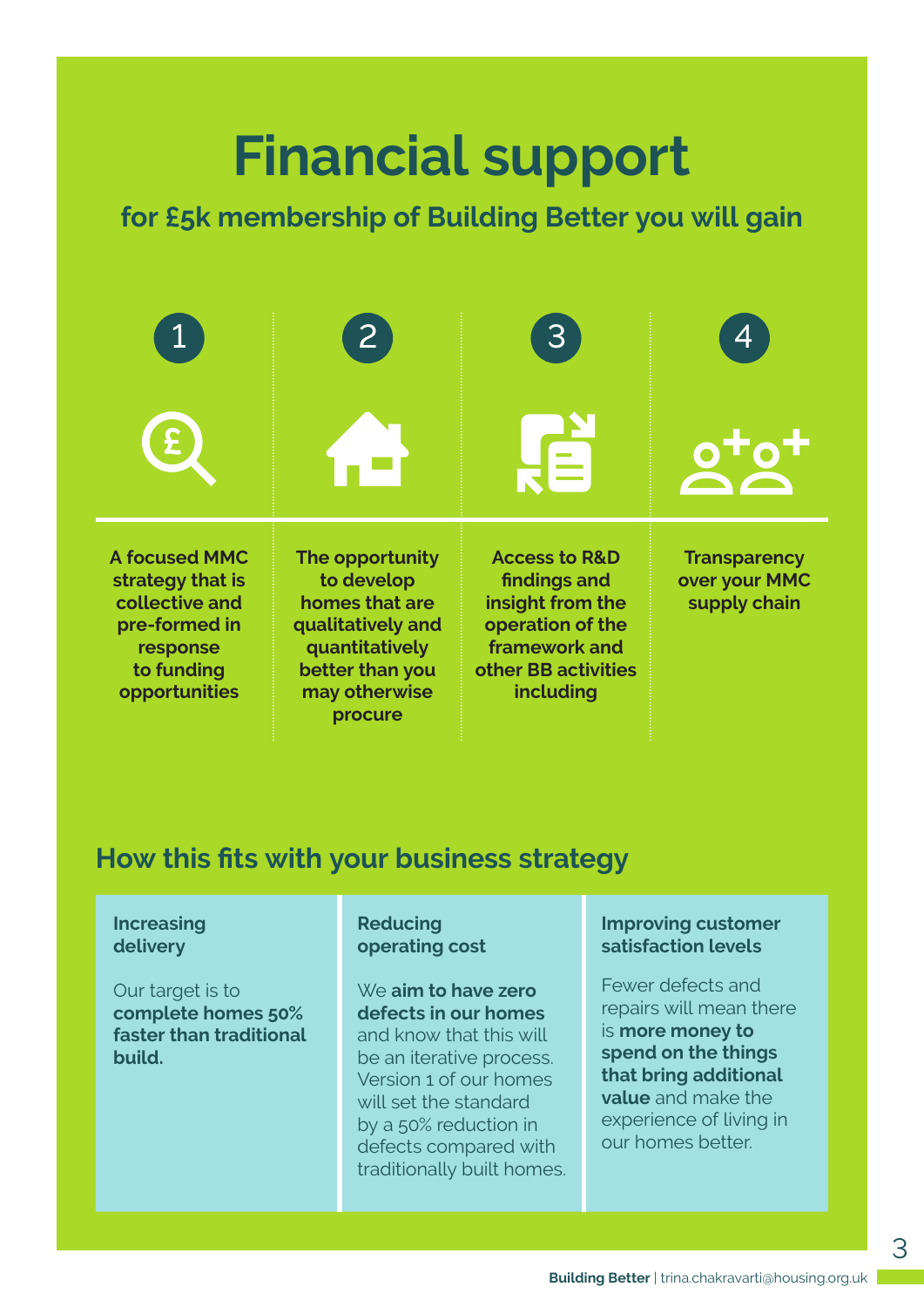## **Timeline for future work:**

**Frameworks:** The Category 1 framework with three volumetric providers launched in July 2021 and will be followed by a Category 2 framework in early 2022.

These frameworks provide members with an easily accessible, compliant route to market, with due diligence done upfront and savings of £15k on procurement costs alone.

**Quality assurance:** Together with CAST Consultancy, we are developing quality assurance measures over and above the warranties available on the market, to enable greater confidence and long term buy in for MMC. These will bolster our members' ability to do the right checks, standardise delivery on site, and put appropriate resources behind unlocking common challenges.

The first of these measures, a checklist for members to provide to their own Clerks of Works and Employer's Agents, will be available in September.

**Data:** We are working in partnership with Data Clan and the Cambridge Centre for Housing and Planning Research to build the data strategy, collecting evidence when homes are delivered, how they perform in use, and the customer experience of them. This data will be used in a feedback loop to improve the homes over time.

The first workshop with members to develop a common set of metrics and identify information flows will take place in the Autumn.

 $\varDelta$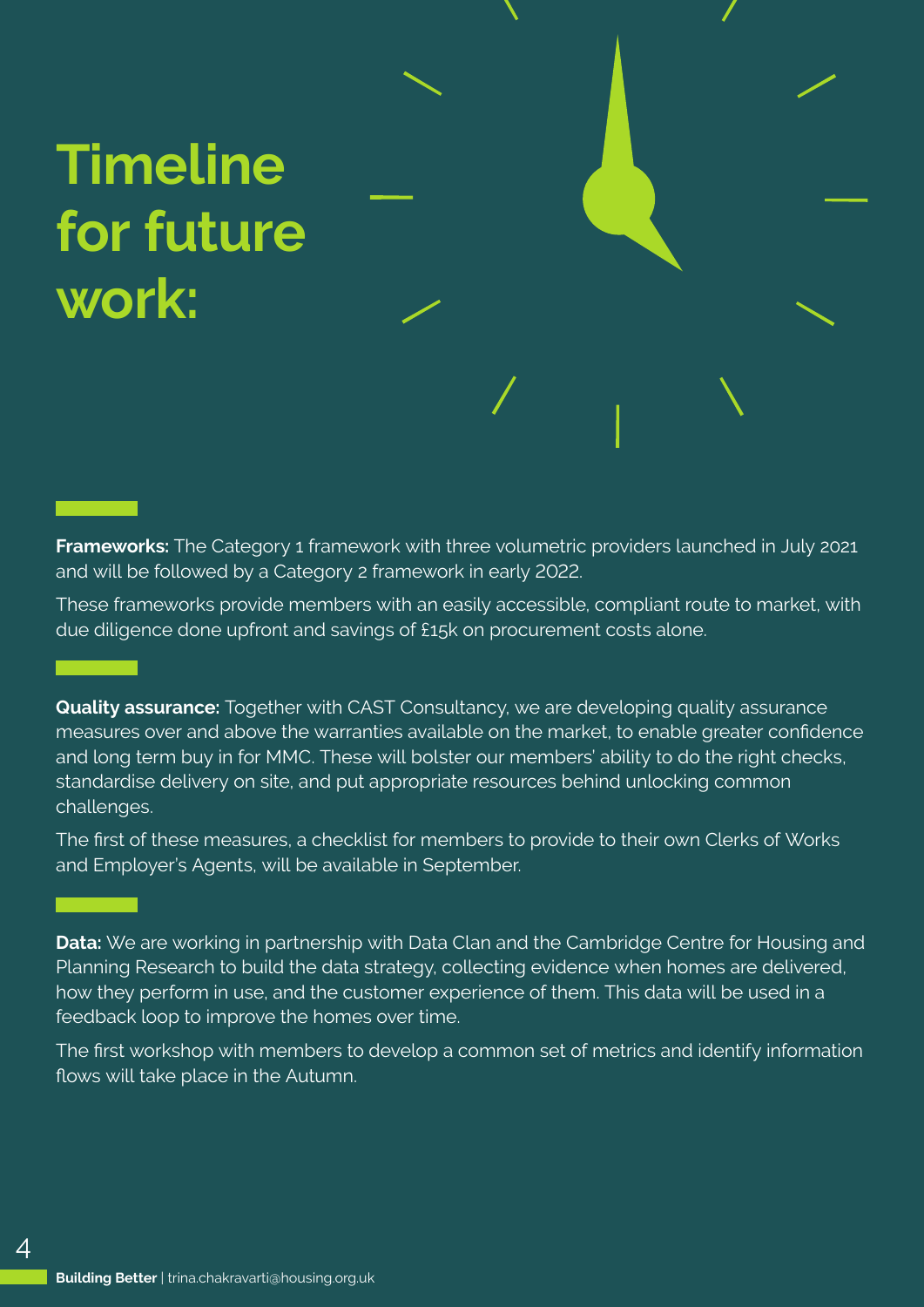# **Project milestones to date:**

- Creation of a bespoke procurement strategy including a framework structure, duration and contracting environment directly suited to member needs, rigorously tested with manufacturers each step of the way
- Collaboration and agreement on the high-level specification and ambition between seven organisations within a three month period
- An aggregated pipeline that will make MMC cost effective, through a framework in which you have agency
- Savings of up to £200k based on estimates from individual organisations and other collaborations arriving at BB's position today
- A reputation for being a credible partner in the marketplace with strong bargaining power through methodical and deliberate engagement with manufacturers
- Deep rooted influence with Homes England, MHCLG and the GLA evidenced by invitations to feed into Government strategy
- Access to a network of like-minded organisations sharing expertise, sensitive information on past wins and failures and feedback